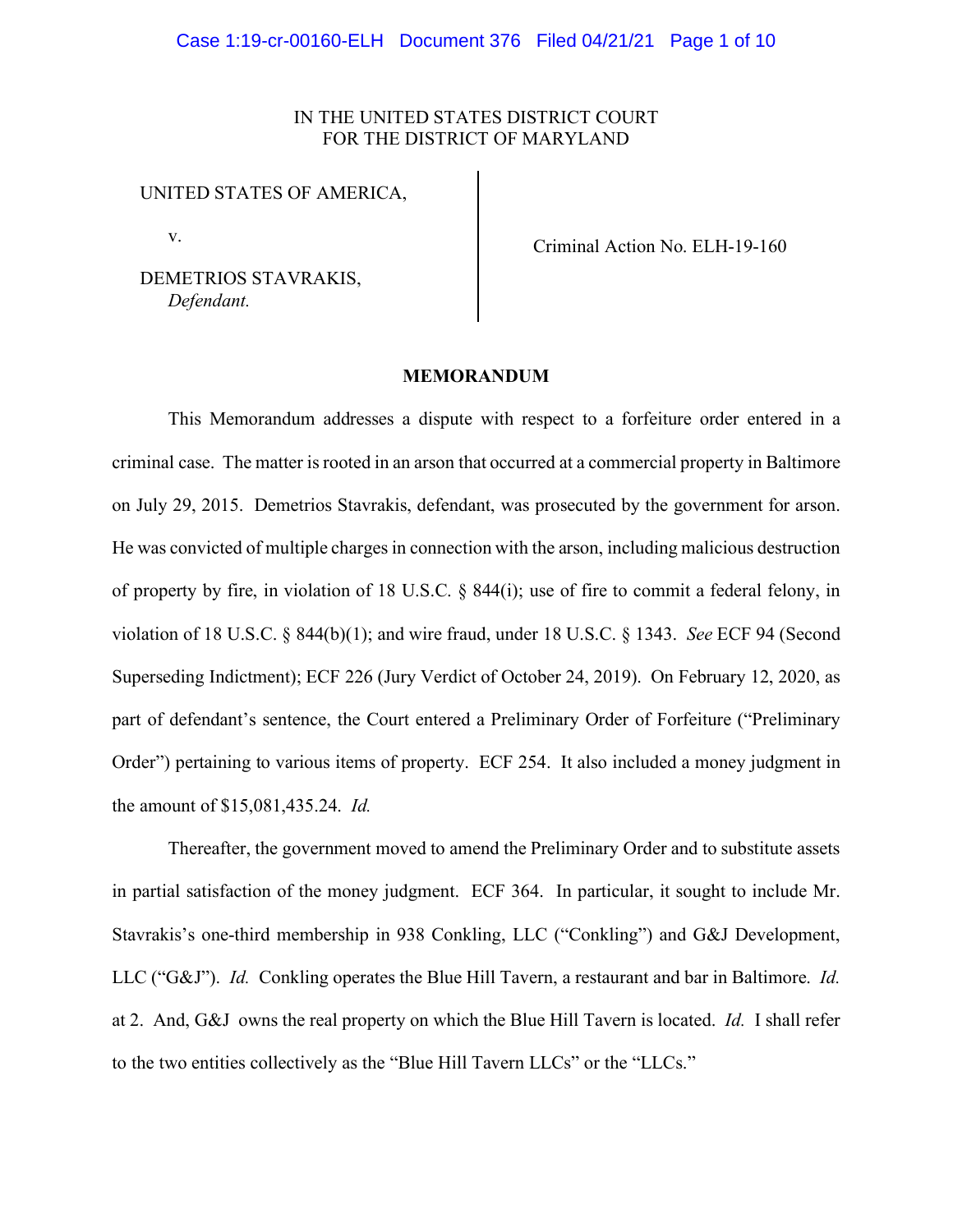## Case 1:19-cr-00160-ELH Document 376 Filed 04/21/21 Page 2 of 10

The government subsequently entered into a settlement agreement with a third party, Irene Houvardas, a relative of the defendant. Pursuant to the settlement agreement, Ms. Houvardas was to provide payment of \$78,700 in place of forfeiture of defendant's membership in the LLCs. ECF 371 (the "Settlement Agreement" or "Settlement"). To effectuate the substitution of assets, the government submitted to the Court a proposed "Order Recognizing Settlement Agreement" (ECF 371-2, "Settlement Order"), which the Court signed on February 22, 2021. ECF 372.

Brett Lockard and Mel Carter, Petitioners, own the remaining two-thirds of the Blue Hill Tavern LLCs. They have filed a "Petition To Intervene And Set-Aside Settlement Agreement." ECF 373 (the "Petition"). Petitioners assert that because Mr. Stavrakis, a convicted felon, retains a one-third membership interest in the LLCs, the LLCs do not qualify for bank loans and pandemic-related government stimulus loans. *Id.* at 5. And, according to Petitioners, without the capacity of the LLCs to obtain new financing, the survival of the Blue Hill Tavern is imperiled. *Id.* at 5-6. Moreover, they contend that they detrimentally relied on the government's prior representations that it would pursue forfeiture of defendant's membership shares in the LLCs. *Id.*

Therefore, Petitioners urge the Court to rescind the Settlement Order. And, they ask the Court to direct the government to pursue forfeiture of defendant's shares of the LLCs. *Id.*

The government opposes the Petition. ECF 374. Petitioners replied. ECF 375.

No hearing is necessary to resolve the Petition. *See* Local Rule 105.6. For the reasons that follow, I shall deny the Petition.

#### **I. Background**

A jury trial began on September 9, 2019 (ECF 149) in the case of *United States v. Stavrakis*, ELH-19-160. On October 29, 2019, Mr. Stavrakis was convicted on all charges: one count of using fire to commit a federal felony, in violation of 18 U.S.C.  $\S$  844(h)(1); two counts of wire fraud, in violation of 18 U.S.C. § 1343; and one count of malicious destruction of real property by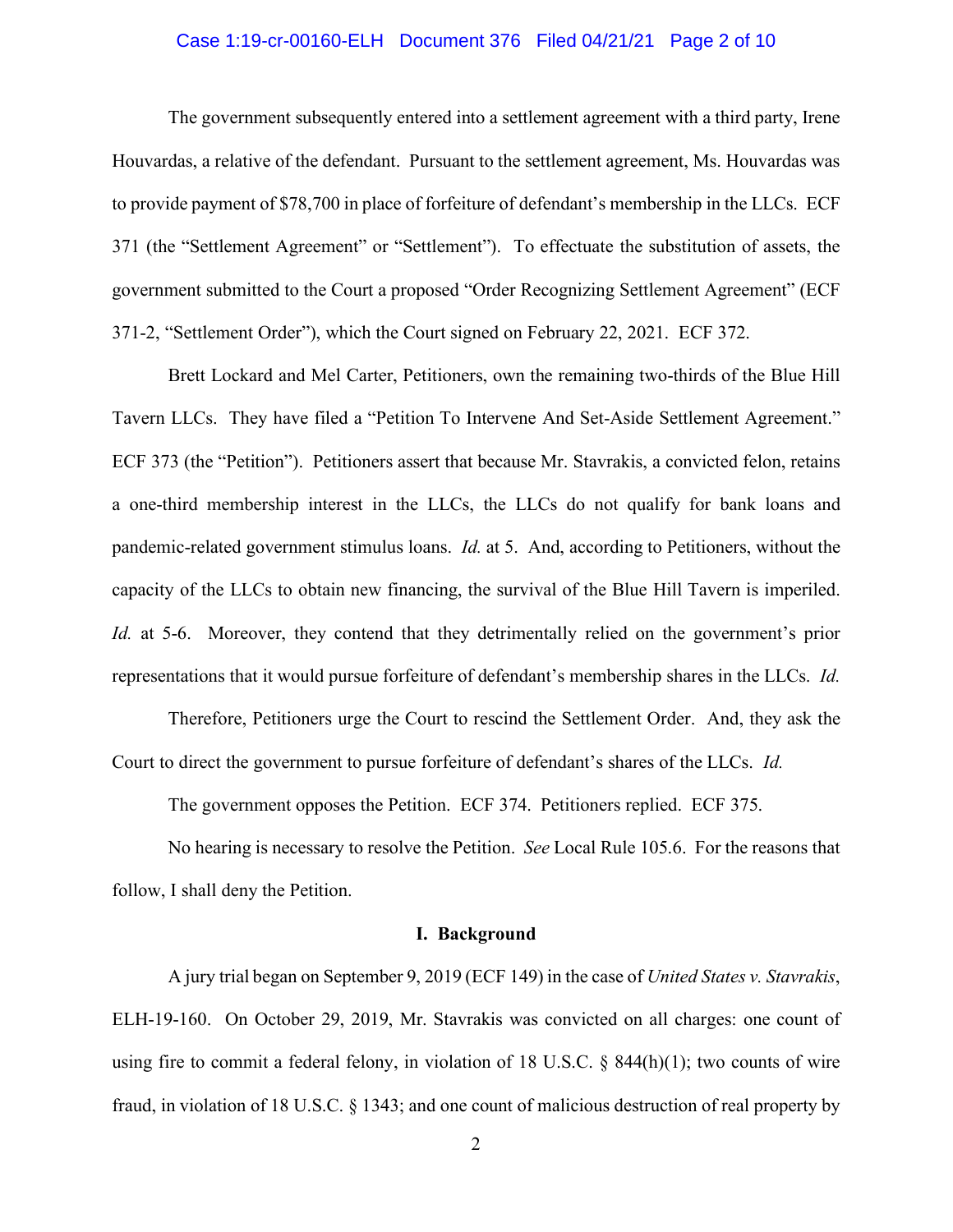#### Case 1:19-cr-00160-ELH Document 376 Filed 04/21/21 Page 3 of 10

fire, in violation of 18 U.S.C. § 844(i). ECF 226. At sentencing on February 12, 2020 (ECF 251), the Court sentenced defendant to a total term of fifteen years' imprisonment. ECF 264 (Amended Judgment). And, by consent (ECF 262), the Court entered an Order on February 25, 2020 (ECF 263), ordering the defendant to pay restitution of \$15,525,602.55.

As noted, on February 12, 2020, the Court issued the Preliminary Order against defendant in the amount of \$15,081,435.24. ECF 254; *see* 18 U.S.C. § 981(a)(1)(C); 28 U.S.C. § 2461(c); Fed. R. Crim. P. 32.2(b)(4)(A). As of February 22, 2021, a balance of over \$15 million remained outstanding. ECF 371 at 2.

During 2020, the government investigated the value of defendant's shares in the LLCs. It is undisputed that Petitioners aided that effort. The Settlement Agreement states that "an independent appraisal [was] performed in late 2020 at the request of the United States and the [Petitioners]," which valued defendant's membership interest in the LLCs at \$78,700, as of September 1, 2020. ECF 371 at 2.

Petitioners assert that "the Government would never have been able to value or even explore the forfeiture" of defendant's shares in the LLCs without Petitioners' cooperation. In particular, they assert, ECF 373 at 6:

Throughout the forfeiture process by the Government, Petitioners cooperated in providing financials, undertaking interviews and even paying half the cost of the professional valuations which were provided to the Government to justify the pricing of the forfeited asset. Those efforts were performed solely in reliance on the forfeiture proceedings which would permit the salvation of the Blue Tavern LLCs.

In addition, Petitioners report that they "approached Defendant and offered to purchase his entire and complete interests in the companies." *Id.* But, "Defendant refused any offers and refused to negotiate for his exit, even in light of the financials and evaluation reports used by the Government in establishing a fair price for the Settlement Agreement." *Id.*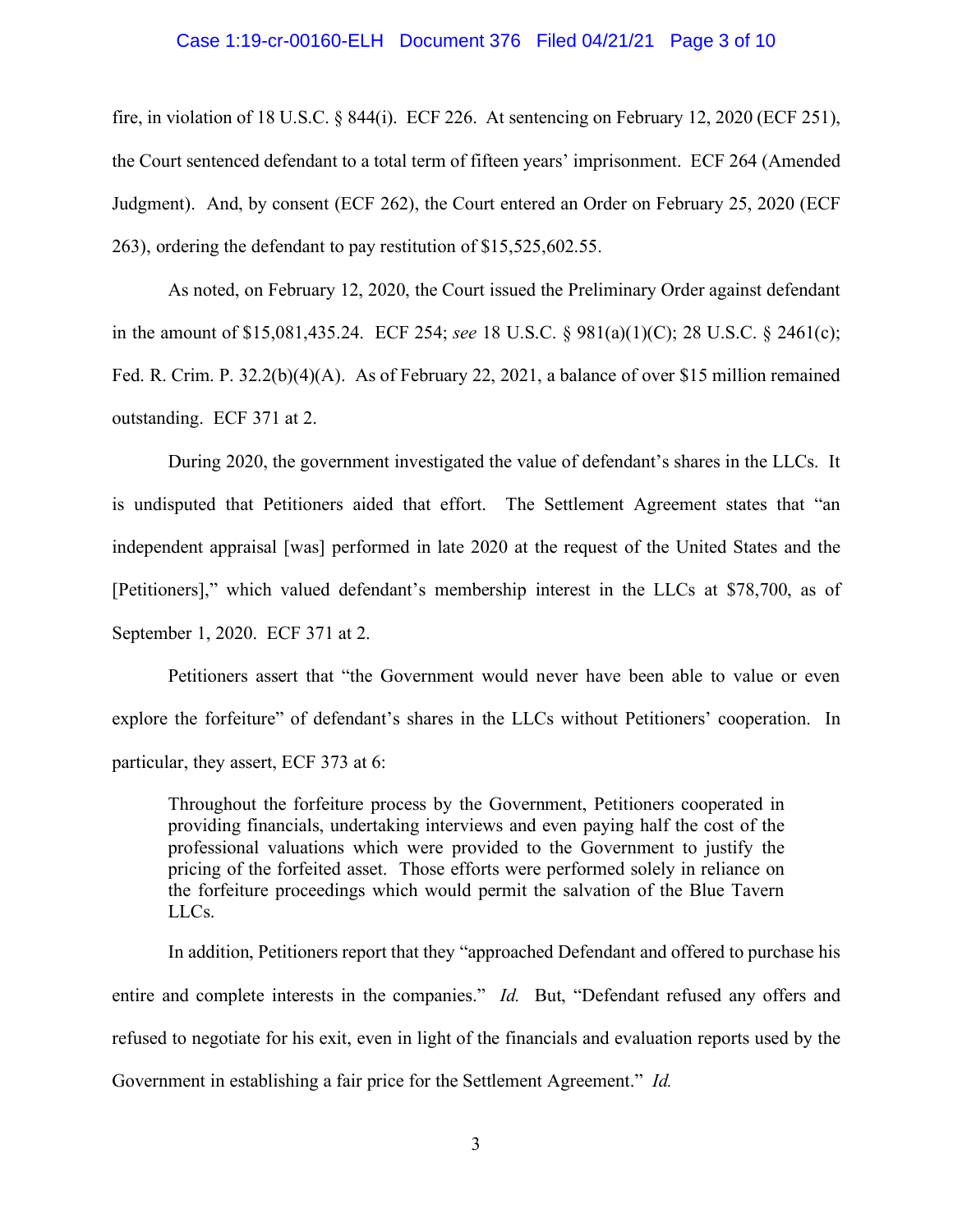## Case 1:19-cr-00160-ELH Document 376 Filed 04/21/21 Page 4 of 10

However, the government asserts that counsel for Petitioners "previously represented to undersigned counsel that Defendant approached Petitioners after his conviction with a proposal to assign his interest in the Blue Hill Tavern LLCs to his wife, and Petitioners rejected the proposal . . . ." ECF 374 at 9-10. According to the government, this leads to the "obvious conclusion that although it may be Petitioners' preferred avenue at this stage, criminal forfeiture is not, and never has been, the only way Petitioners may escape their predicament." *Id.* at 10.

With respect to the predicament of the Blue Hill Tavern, Petitioners describe generally the immense difficulties that the restaurant industry has faced over the past year, including the Blue Hill Tavern, as a result of the global COVID-19 pandemic. *See* ECF 373 at 3-4. To keep the Blue Hill Tavern afloat, Petitioners have, among other things, stopped "taking any wages for themselves." ECF 373 at 5. Nevertheless, they maintain that the restaurant is "fighting for [its] survival." *Id.* Moreover, the economic hardship caused by the pandemic has been compounded by the difficulty in obtaining new sources of financing. According to Petitioners, businesses with greater than twenty-percent ownership by a felon convicted in the last three years are ineligible for loans from the federal Paycheck Protection Program ("PPP"). *Id.* at 4-5. Thus, the LLCs are ineligible for PPP monies because of Mr. Stavrakis's one-third membership. In addition, Petitioners assert: "[T]he loans to the Blue Hill Tavern LLCs for the building and the restaurant were initially due in November, 2020 and are on extensions granting Petitioners only until April, 2021 to resolve any refinancing issues. The lender . . . has indicated that as long as Defendant is a member of the Blue Hill Tavern LLCs, it cannot make a loan to the companies and that it will not further extend the loan which currently exists." *Id.* at 5.

# **II. Discussion**

Petitioners maintain that the Settlement Agreement must be rescinded for two principal reasons. They contend that 18 U.S.C. § 853 and Rule 32.2(e) mandate substitute forfeiture when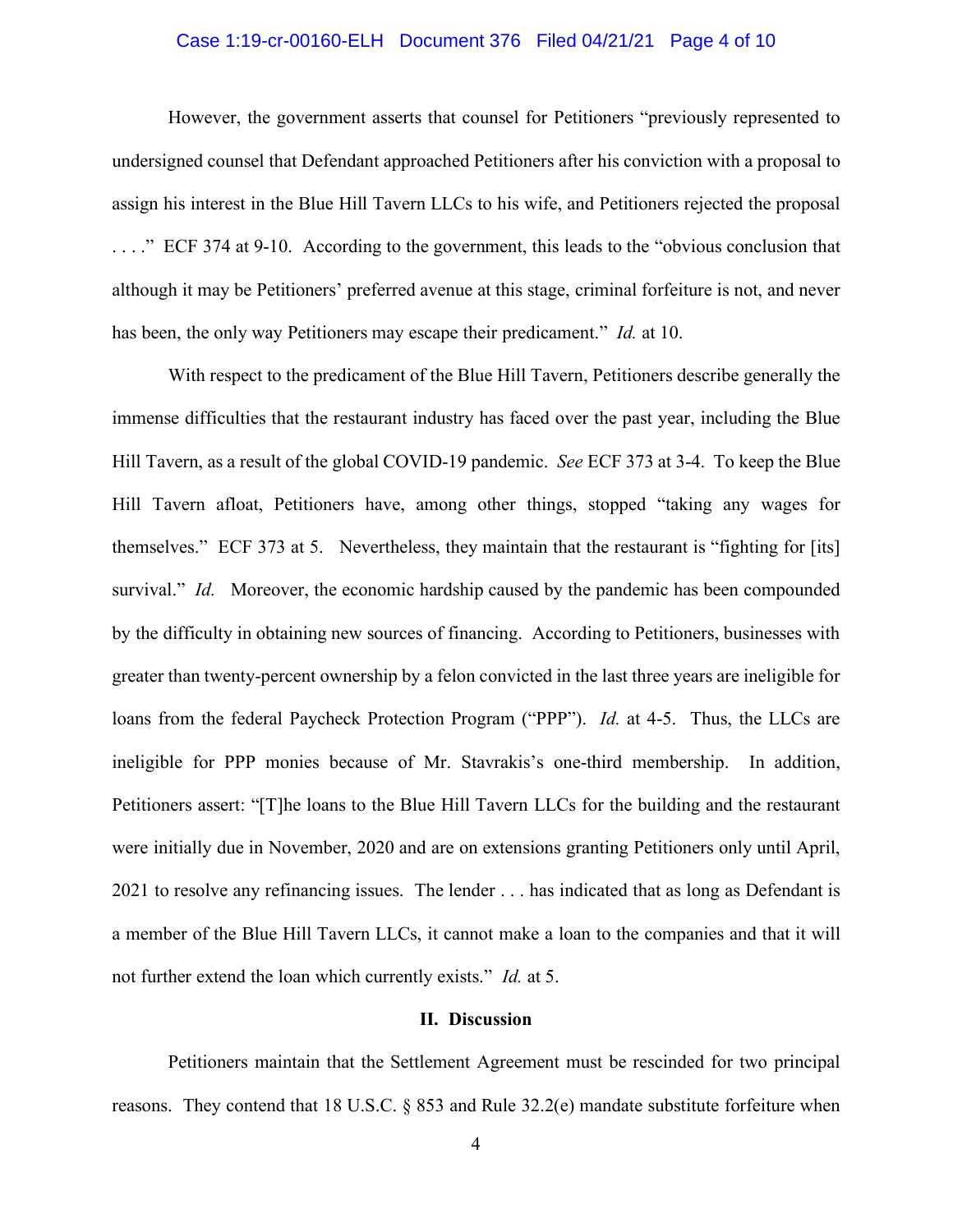## Case 1:19-cr-00160-ELH Document 376 Filed 04/21/21 Page 5 of 10

the property originally subjected to an order of criminal forfeiture is beyond the government's reach. *See* ECF 373 at 7. Thus, in their view, settlement is impermissible. Second, Petitioners emphasize that they relied upon—and indeed, abetted—the government's initial pursuit of substitute forfeiture of defendant's membership shares in the LLCs. *See id.* at 9-10; ECF 375 at 5-6.

The government counters that Petitioners lack standing to intervene in this criminal case and have no legal grounds to seek rescission of the Settlement Agreement. ECF 374 at 2-4. And, according to the government, the Petition lacks merit in any event, as the government is expressly authorized by statute to settle forfeiture actions, and frequently does so. *Id.* at 5-8.

"Criminal forfeiture statutes empower the Government to confiscate property derived from or used to facilitate criminal activity." *Honeycutt v. United States*, \_\_\_ U.S. \_\_\_, 137 S. Ct. 1626, 1631 (2017). Among other things, forfeiture deprives a defendant of his "'ill-gotten gains.'" *Id.* (citation omitted). In *Kaley v. United States,* 571 U.S. 320, 323 (2014), the Supreme Court explained: "Criminal forfeitures are imposed upon conviction to confiscate assets used in or gained from certain serious crimes. *See* 21 U.S.C. § 853(a). Forfeitures help to ensure that crime does not pay: They at once punish wrongdoing, deter future illegality, and 'lessen the economic power' of criminal enterprises." (Citation omitted). Similarly, in *Caplin & Drysdale, Chartered v. United States,* 491 U.S. 617, 634 (1989), the Supreme Court observed: "Forfeiture provisions are powerful weapons in the war on crime."

Criminal forfeiture is part of a defendant's sentence. *Libretti v. United States*, 516 U.S. 29, 38-39 (1995); *United States v. Blackman*, 746 F.3d 137, 143 (4th Cir. 2014); *United States v. Martin*, 662 F.3d 301, 306 (4th Cir. 2011). Forfeiture is "calculated on the basis of the total proceeds of a crime" and not what is "remaining in the defendant's possession at the time of the sentencing hearing." *Blackman*, 746 F.3d at 144; *see United States v. Hampton*, 732 F.3d 687,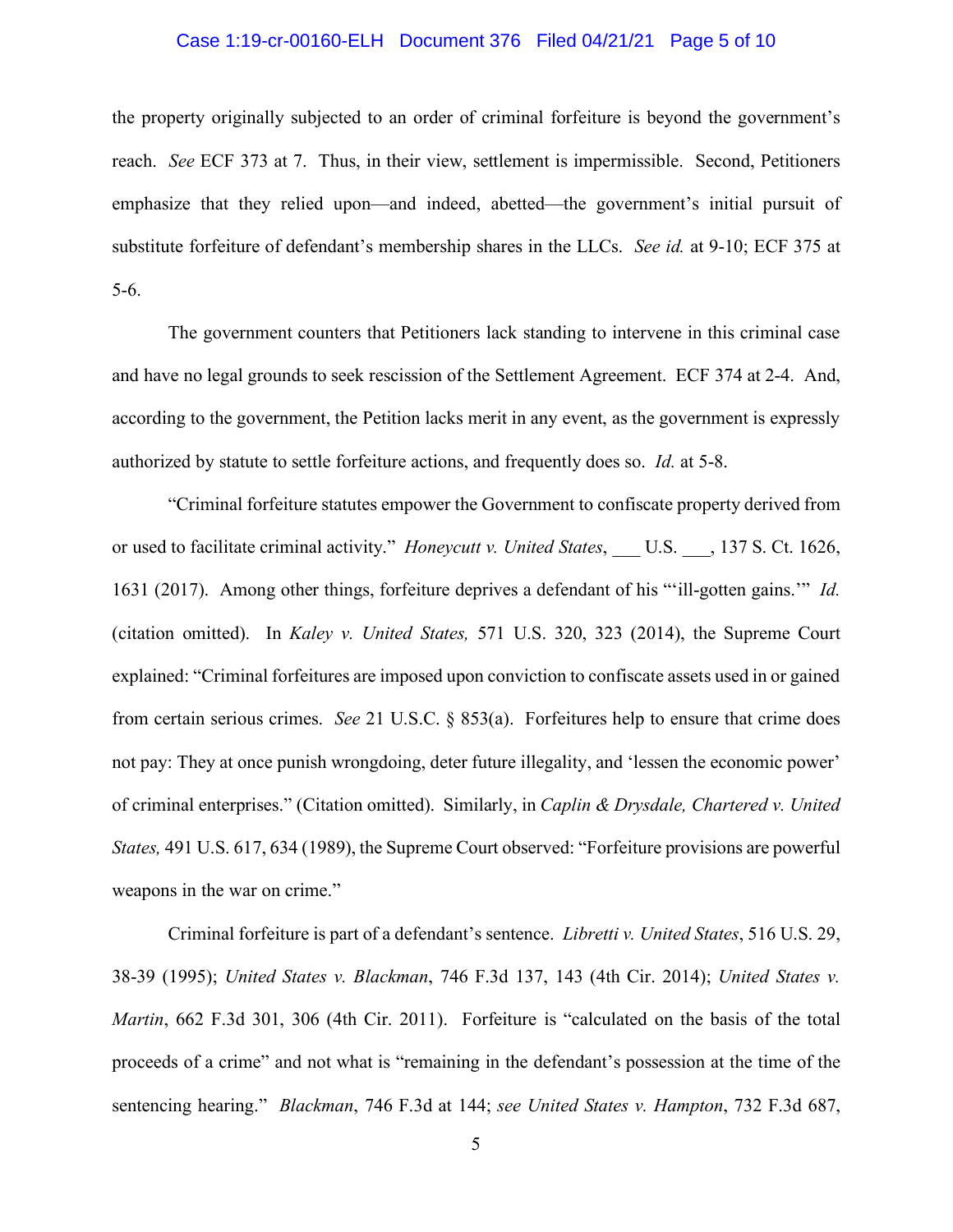#### Case 1:19-cr-00160-ELH Document 376 Filed 04/21/21 Page 6 of 10

692 (6th Cir. 2013). And, a money judgment is a proper form of criminal forfeiture. *Blackman*, 746 F.3d at 145.

The procedural requirements of criminal forfeiture applicable to this case are set forth in 21 U.S.C. § 853. *See, e.g.*, ECF 373 at 1; ECF 374 at 3-5; *see also* 28 U.S.C. § 2461 ("The procedures in section 413 of the Controlled Substances Act (21 U.S.C. 853) apply to all stages of a criminal forfeiture proceeding  $\dots$ "). Section 853(a)(1) provides that "any property constituting, or derived from, any proceeds the person obtained, directly or indirectly" from their criminal offense shall be forfeited to the United States.

Section 853(p) of 21 U.S.C. is titled "Forfeiture of substitute property." Under § 853(p)(2), "the court shall order the forfeiture of any other property of the defendant" if the property subject to forfeiture under § 853(a) is unavailable for various reasons, as set forth in § 853(p)(1). For instance, the substitute property provisions take hold if property subject to forfeiture has, among other things, "been placed beyond the jurisdiction of the court," "been substantially diminished in value," or "been commingled with other property which cannot be divided without difficulty." *Id.* Thus, § 853(p) "'gives the government the ability to receive, in essence, a general judgment against the defendant.'" *United States v. Daugerdas*, 892 F.3d 545, 549 (2d Cir. 2018) (citation omitted).

Section 853(k) establishes a "Bar on intervention." This section states, in pertinent part: "Except as provided in subsection (n), no party claiming an interest in property subject to forfeiture under this section may-- (1) intervene in a trial or appeal of a criminal case involving the forfeiture of such property under this section . . . ." *Id.*

The pathways by which a third party petitioner may defeat criminal forfeiture are set forth in § 853(n) and Fed. R. Crim. P. 32.2. Any "third party who claims an interest in the property to be forfeited may file a petition with the district court contesting the forfeiture." *United States v. Oregon*, 671 F.3d 484, 488 (4th Cir. 2012) (citing Rule  $32.2(c)(1)$ ). The court must then conduct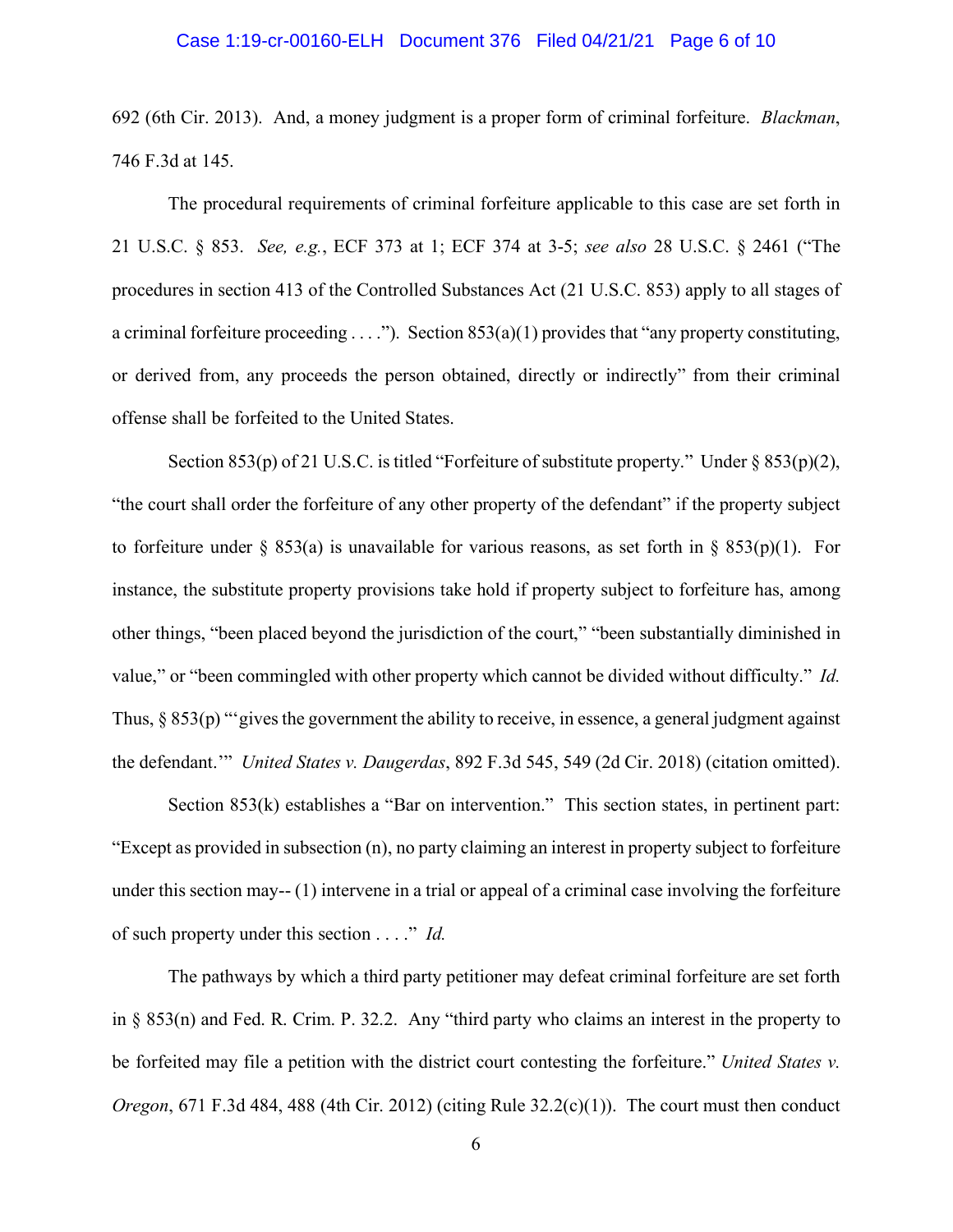## Case 1:19-cr-00160-ELH Document 376 Filed 04/21/21 Page 7 of 10

"an 'ancillary proceeding'" to adjudicate the petition. *Oregon*, 671 F.3d at 488 (quoting Rule 32.2(c)(1))*.* Section 853(n) of 21 U.S.C. supplies the standard for evaluating a petition contesting forfeiture. Under this section, a "third-party claimant is entitled to a forfeited asset only if" he proves, by a preponderance of the evidence, that he "had an interest vested or superior to the defendant before the commission of the offense or was a bona fide purchaser for value." *United States v. Hailey*, 924 F. Supp. 2d 648, 656 (D. Md. 2013) (citing 21 U.S.C. § 853(n)(6)(A)-(B)); *see Oregon*, 671 F.3d at 488 n.1. Thus, "the function of ancillary forfeiture proceedings is to resolve third-party claims of ownership." *United States v. Cox*, 575 F.3d 352, 358 (4th Cir. 2009); *see United States v. Wittig*, 525 F. Supp. 2d 1281, 1288 (D. Kan. 2007) (same).

As noted, the government contends that Petitioners lack standing to challenge the Settlement Agreement and ask the Court to compel substitute forfeiture. *See* ECF 374 at 2-3.1 I conclude that Petitioners are ineligible for an ancillary proceeding under Rule 32.2 and consideration under  $\S$  853(n), and they lack a basis to challenge the Settlement. For one, those provisions give rise to a third-party right of intervention only when the government pursues forfeiture. Here, however, the government opted to forego forfeiture and pursue the Settlement instead. In addition, there is no dispute regarding *ownership* of defendant's membership shares in the Blue Hill Tavern LLCs. Petitioners do not claim an interest in property that the government seeks to forfeit. To the contrary, it is defendant's ownership and membership in the LLCs that has caused business difficulties.

Thus, there is no basis for conducting an ancillary proceeding, whose sole purpose would be to adjudicate claims of ownership. *See Cox*, 575 F.3d at 358; *Wittig*, 525 F. Supp. 2d at 1288. Indeed, the Petition seems to fall squarely within the "Bar on intervention" codified in  $\S$  853(k).

<sup>&</sup>lt;sup>1</sup> Petitioners do not substantively address the matter of standing.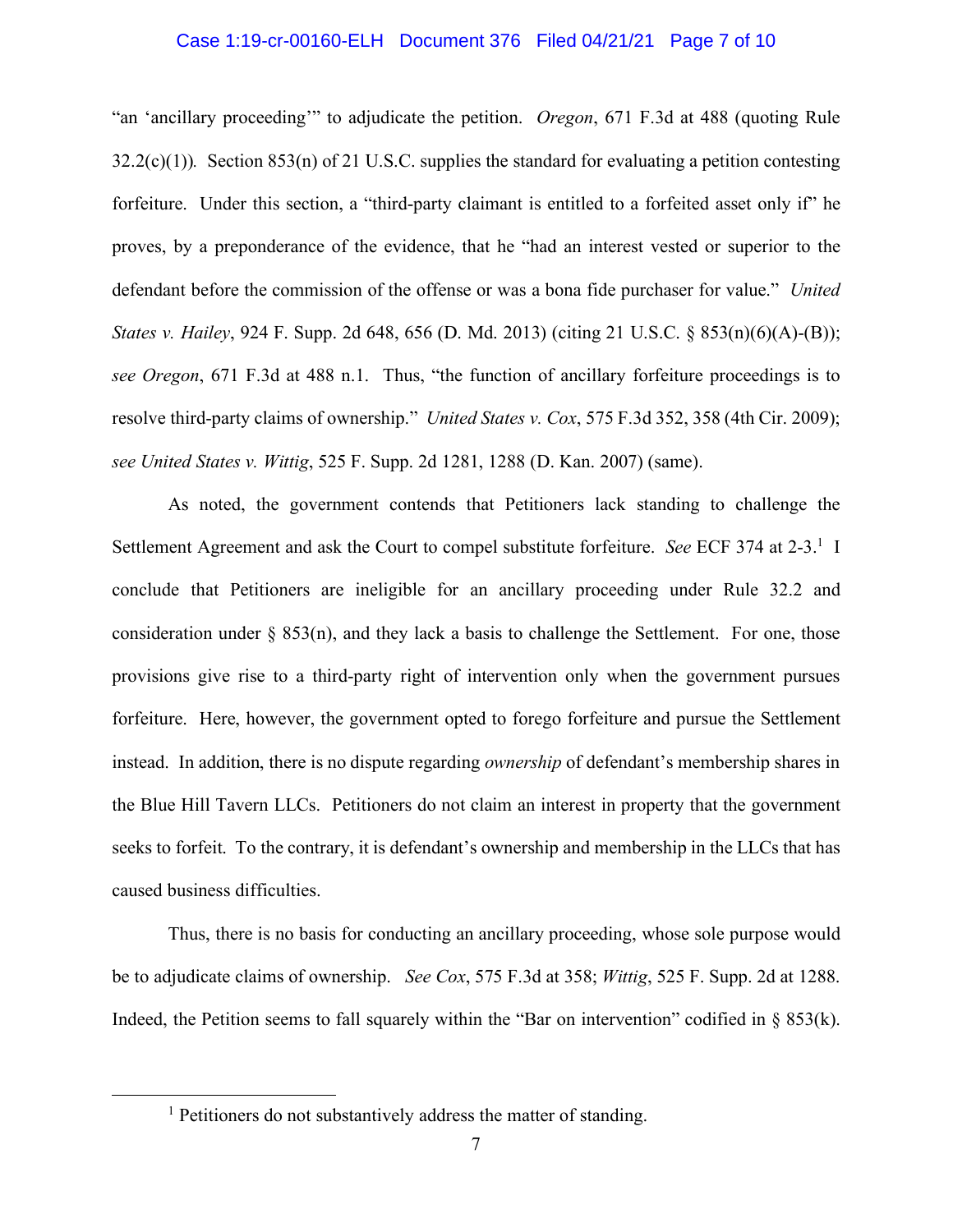#### Case 1:19-cr-00160-ELH Document 376 Filed 04/21/21 Page 8 of 10

Moreover, the government notes that it is well settled that, as a general matter, "third parties may not intervene in a criminal case." ECF 374 at 2 (citing, *inter alia*, *Linda R.S. v. Richard D.*, 410 U.S. 614, 619 (1973)).

In *United States v. Alamoudi*, 452 F.3d 310, 314 (4th Cir. 2006), the Court observed: "Section 853(p) is not discretionary; rather, the statute mandates forfeiture of substitute assets 'when the tainted property has been placed beyond the reach of a forfeiture.'" And,  $\S$  853(i)(2) expressly grants the Attorney General the authority to "compromise claims arising under [§ 853]." In other words, "the Government may by statute compromise claims in the context of a forfeiture." *In re W.R. Huff Asset Mgmt. Co., LLC*, 409 F.3d 555, 564 (2d Cir. 2005).

The government identifies several cases that serve as examples of this principle. ECF 374 at 5; *see, e.g.*, *United States v. Devlin*, 18-14574-EE, 2019 WL 1914230, at \*1 (11th Cir. Mar. 18, 2019) (per curiam); *United States v. Segal*, 811 F.3d 257, 259 (7th Cir. 2016); *United States v. Madoff*, No. 09-CR-213-DC, 2009 WL 8681361, at \*1 (S.D.N.Y. June 29, 2009); *see also United States v. Patel*, 5:11-CR-00031, 2020 WL 5414767, at \*1-4 (W.D. Va. Sept. 9, 2020). Moreover, as recognized in the Asset Forfeiture Policy Manual of the Department of Justice: "Parties often agree to substitute forfeiture of a sum of money in place of directly forfeitable property *in connection with a settlement*." U.S. Dep't of Justice, Criminal Division, Money Laundering and Asset Recovery Section, Asset Forfeiture Policy Manual 164 (2019) [hereinafter "Policy Manual"], https://www.justice.gov/criminal-afmls/file/839521/download (emphasis added).<sup>2</sup>

<sup>&</sup>lt;sup>2</sup> The Court may take judicial notice of adjudicative facts. Fed. R. Evid. 201.

Notably, the Policy Manual is not a legal authority. It states in its Foreword:

The Asset Forfeiture Policy Manual sets forth the policies of the Department of Justice. It does not, however, create or confer any legal rights, privileges, or benefits that may be enforced in any way by private parties. *See United States v. Caceres*, 440 U.S. 741 (1979).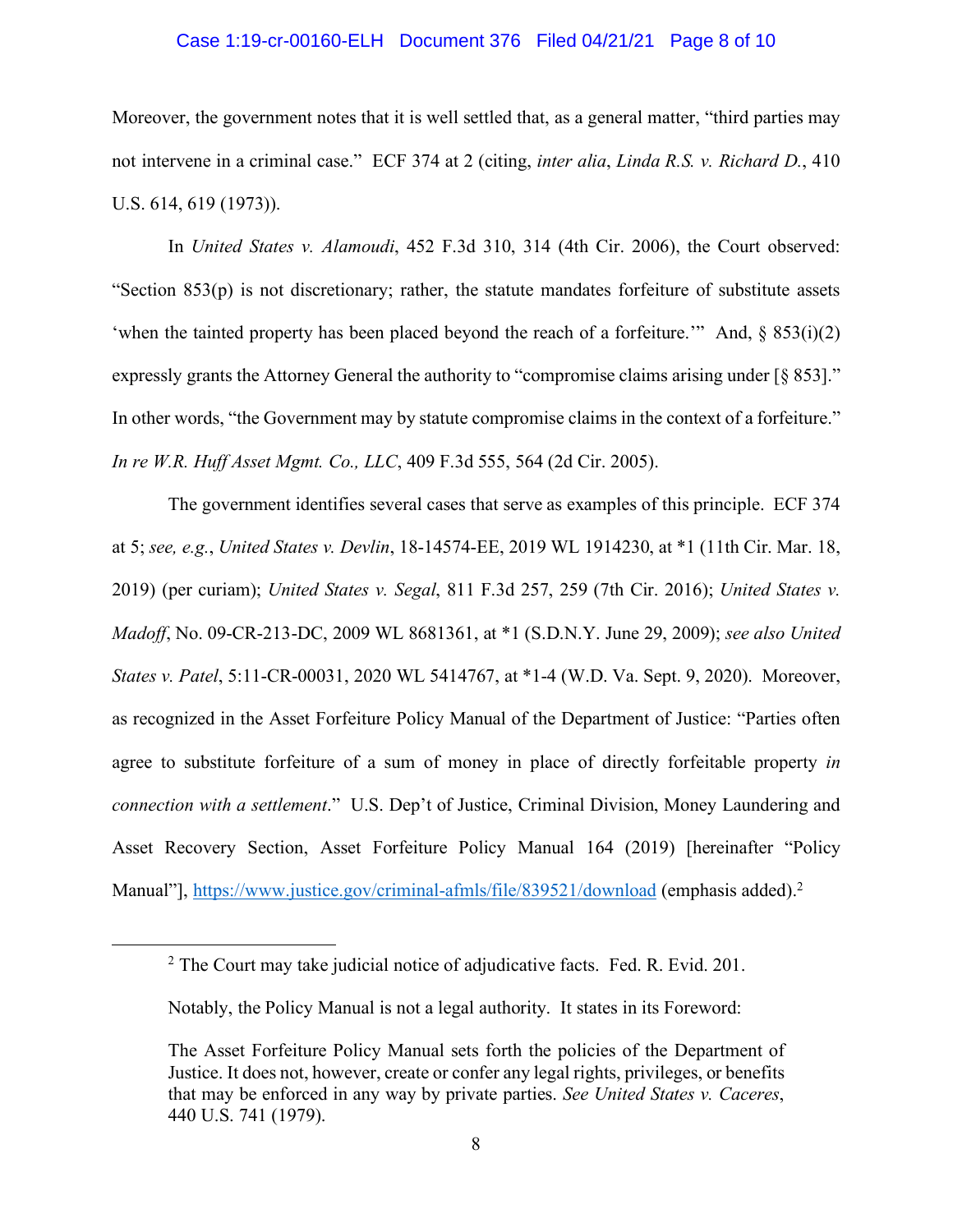## Case 1:19-cr-00160-ELH Document 376 Filed 04/21/21 Page 9 of 10

In fact, the government has already entered into settlements with two other third parties in this case, as to property subject to the preliminary order of forfeiture. *See* ECF 339 (Order approving settlement agreement with third party in lieu of forfeiture of two cars); ECF 349 (Order approving settlement agreement with third party in lieu of forfeiture of motorcycle).

Nevertheless, Petitioners insist that the only lawful outcome in this case would entail the rescission of the Settlement and forfeiture of defendant's shares in the LLCs. They suggest that Mr. Stavrakis would risk violating the law if he were to transfer his shares to Petitioners or another third party. *See* ECF 373 at 8-9. However, the two cases upon which they rely are inapposite. In *United States v. Baker*, 227 F.3d 955, 967 (7th Cir. 2000), the Seventh Circuit determined, under all of the circumstances, that a defendant's transfer of real property was an "*attempt* to conceal evidence . . . material to an investigation," and thus application of a sentence enhancement for obstruction of justice was not clearly erroneous. (Emphasis in *Baker*). In *United States v. Keeling*, 235 F.3d 533, 536-37 (10th Cir. 2000), the Tenth Circuit reasoned similarly in a case involving a defendant's execution of quitclaim deeds and transfer to his girlfriend and father of real property designated as assets for forfeiture. These cases do not stand for the proposition that any transfer of assets designated for forfeiture, regardless of intent, necessarily risks legal sanction.

The thrust of Petitioners' submissions is that the government's conduct in this case was distasteful and it will lead to a grossly unfair outcome—in effect, the closure of the Blue Hill Tavern. In particular, they insist that the government's conduct in this case created a reliance interest that the Court "cannot eliminate or ignore . . . ." ECF 375 at 3.

To be sure, the predicament in which the LLCs find themselves is regrettable. And, the government's conduct arguably suggests a degree of indifference toward Petitioners' interests. But, Petitioners' interests are not necessarily the government's concern. And, Petitioners do not cite any legal authority that indicates that the Petition falls within the parameters of § 853(n). Nor